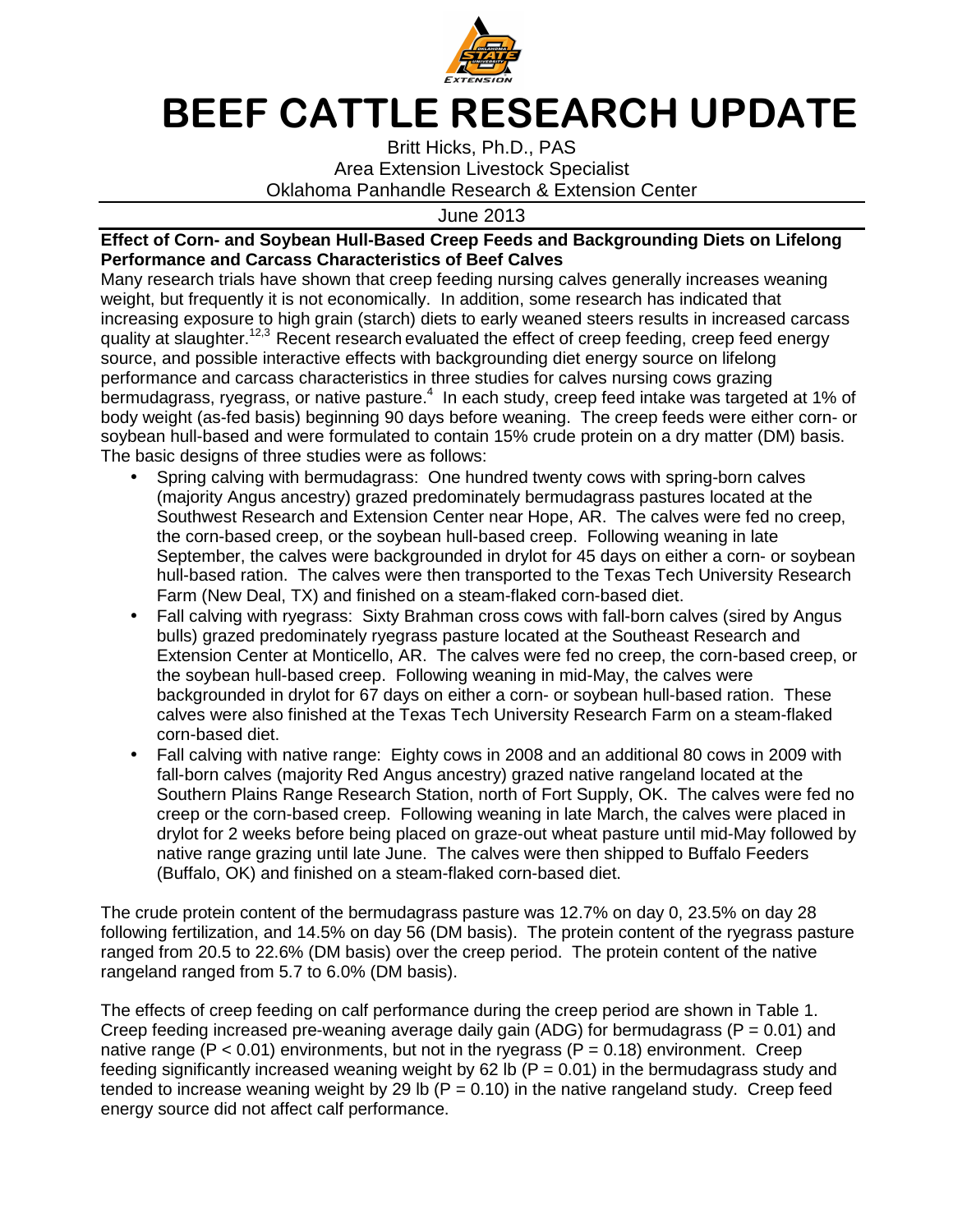| Table 1. Performance of calves nursing cows with and without creep feed. |  |
|--------------------------------------------------------------------------|--|
|--------------------------------------------------------------------------|--|

|                                          | Treatment <sup>'</sup> |      | Contrast P-value |                        |      |  |
|------------------------------------------|------------------------|------|------------------|------------------------|------|--|
| Item                                     | NC.                    | CC   | SC               | Creep vs. NC CC vs. SC |      |  |
| Spring calving with bermudagrass study   |                        |      |                  |                        |      |  |
| Creep intake, lb/day                     |                        | 2.65 | 2.87             |                        | 0.26 |  |
| Initial weight, lb                       | 300                    | 302  | 306              | 0.47                   | 0.66 |  |
| ADG, Ib                                  | 1.08                   | 1.67 | 1.72             | 0.01                   | 0.46 |  |
| Weaning weight, Ib                       | 406                    | 463  | 472              | 0.01                   | 0.51 |  |
| Creep conversion, $F:G^2$                |                        | 4.5  | 4.3              |                        |      |  |
| Fall calving with ryegrass study         |                        |      |                  |                        |      |  |
| Creep intake, lb/day                     |                        | 1.76 | 2.65             |                        | 0.55 |  |
| Initial weight, Ib                       | 329                    | 344  | 326              | 0.71                   | 0.44 |  |
| ADG, Ib                                  | 2.80                   | 3.06 | 3.09             | 0.18                   | 0.93 |  |
| Weaning weight, Ib                       | 584                    | 626  | 609              | 0.22                   | 0.52 |  |
| Creep conversion, $F:G^2$                | ---                    | 6.7  | 10.0             |                        |      |  |
| Fall calving with native rangeland study |                        |      |                  |                        |      |  |
| Creep intake, lb/day                     | ---                    | 3.75 |                  |                        |      |  |
| Initial weight, lb                       | 304                    | 313  |                  | 0.84                   |      |  |
| ADG, Ib                                  | 1.61                   | 190  |                  | < 0.01                 |      |  |
| Weaning weight, Ib                       | 483                    | 512  |                  | 0.10                   |      |  |
| Creep conversion, $F:G^2$                |                        | 12.5 |                  |                        |      |  |

<sup>1</sup>Creep treatment: NC = no creep, CC = corn creep, and SC = soybean hull creep.

<sup>2</sup>Quantity of creep feed consumed divided by additional weight gain of creep-fed calves above control calves. Adapted from Gadberry et al., 2012.

During the backgrounding period (bermudagrass and ryegrass studies), performance differed little due to prior creep treatment. In addition, backgrounding diet energy source did not affect backgrounding ADG for the bermudagrass or ryegrass environment. Creep-fed calves on bermudagrass and native range entered the feedlot at a heavier weight than those not offered creep feed (583 vs. 516 lb,  $P = 0.01$  and 648 vs. 609 lb,  $P = 0.06$ , respectively). Creep feeding, source of creep feed (corn versus soybean hulls), and backgrounding energy source (corn versus soybean hulls) did not affect feedlot performance or carcass quality.

These researchers concluded that creep feeding improved ADG of calves in environments of lower forage quality (bermudagrass and native range), with the additional weight carrying over into feedlot entry. However, they pointed out that cattle producers must consider the cost of additional gain associated with the creep feed conversions with corn-based creep rations having a 4.5:1 feed:gain on bermudagrass pasture and 12.5 feed:gain on native rangeland. Creep feeding, whether corn- or soybean hull-based, did not improve carcass quality.

## **Impact of Transportation Stress following Preconditioning on Performance of Feedlot Calves**

Numerous studies have shown that preconditioning weaned calve for 30 to 45 days post-weaning is beneficial to stocker and feedlot operations (less morbidity and mortality, improved post-weaning performance, and higher carcass quality). Transportation is generally regarded as stressful to cattle, particularly for feeder calves.<sup>5,6,7</sup> Cattle shrink more as they spend more time in transportation. In general, as the distance that cattle are transported increases, the risk of bovine respiratory disease morbidity increases and performance decreases. Recent Kansas State University research evaluated the performance of preconditioned calves during receiving and finishing after being transported either 4, 8, or 12 hours prior to feedlot placement.  $8,9$ 

In this study, 428 Angus x Hereford calves (463 lb initial weight) were weaned at approximately 183 days of age. At this time, the calves were given initial vaccinations against respiratory pathogens (Bovi-Shield Gold 5), clostridial pathogens (Ultrabac 7), and H. somnus (Somubac) and treated for internal and external parasites (Ivomec). Booster vaccinations were administered 14 days later. The calves were fed a ration formulated to promote 2.2 lb average daily gain (ADG) at a dry matter intake (DMI) of 2.5% of body weight during a 30-day preconditioning period. After preconditioning,